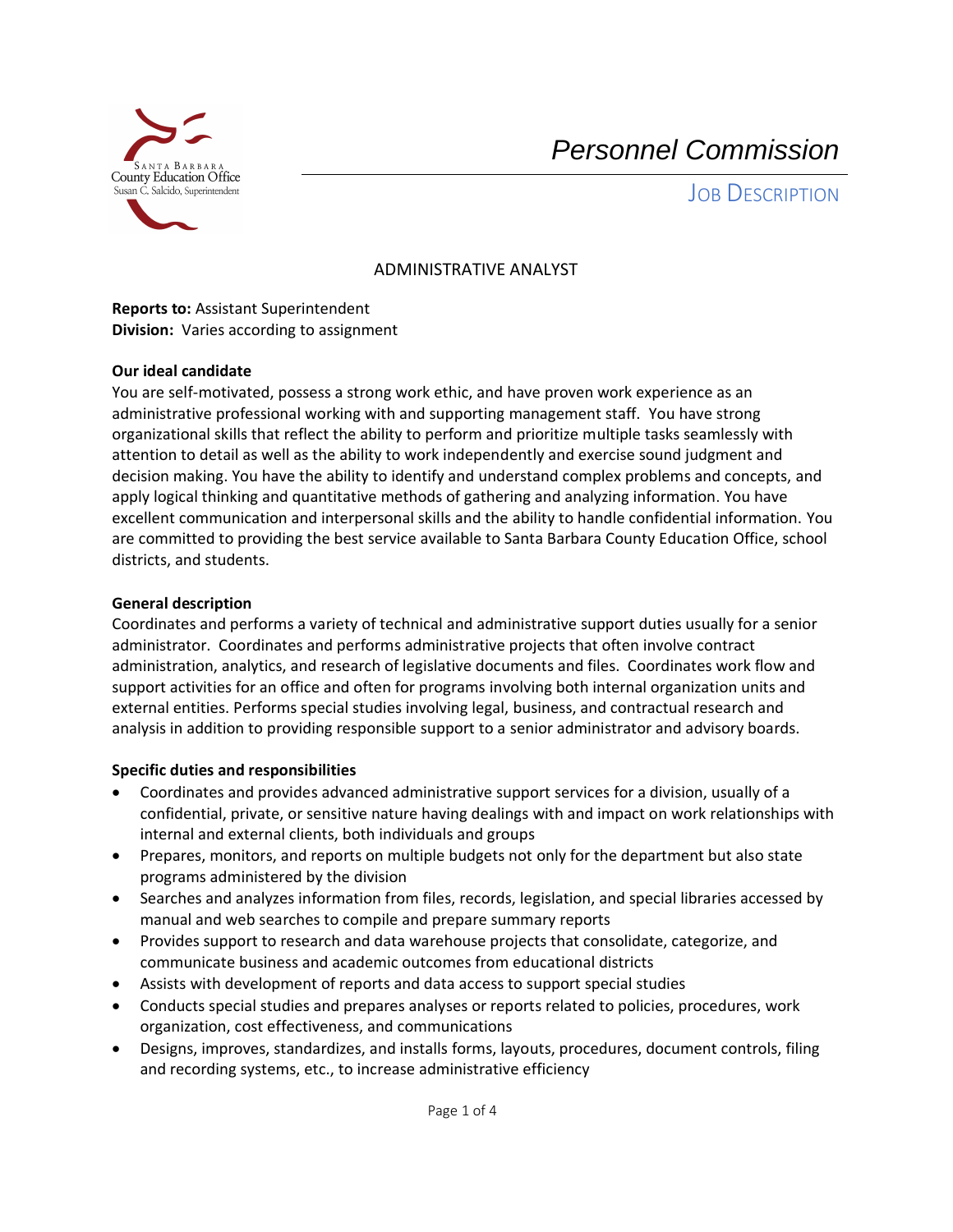

*Personnel Commission* 

JOB DESCRIPTION

# ADMINISTRATIVE ANALYST

- Prepares recurring reports to outside agencies, collecting and analyzing and compiling information from other departments and databases for inclusion into reports
- Assists and may participate in studies such as, but not limited to work organization and simplification, office layout, and external surveys
- May assist with evaluation of proposed legislation affecting public education
- Prepares internal administrative reports and budgetary formation for the department
- Prepares recurring reports to outside agencies, collecting and analyzing information
- Receives and responds to information from board members, superintendent, and other administrators on business and legal matters
- Assists in reviewing requests for services, equipment, and construction to comply with mandated requirements and district plans
- Performs detailed analyses on contractor cost proposals, bids, amendments, and change orders to maximize value and minimize cost of services
- Conducts studies and prepares reports on budget analysis, financial management, and proposal preparation, accessing and using databases, spreadsheets, and word processing applications
- Contacts and confers with administrators, staff, and representatives of other organizations on matters concerning legal, financial, and contractual processes or coordination of committees and projects
- Maintains the calendar of appointments for a senior administrator
- Prepares materials for Board meetings, complying with time and document requirements for inclusion into Board packets
- May provide support to contracting processes
- Prepares preliminary drafts of language for labor, material, and service outcomes for professional contracts
- Performs other duties as assigned that support the overall objective of the position

## **Requirements**

Education: High School Diploma

 Experience: evidence of at least six years of progressive experience of an administrative support nature in the legal, research, or financial field. Public school experience preferred.

## **Knowledge and Skills**

- In-depth knowledge of office practices, procedures and equipment, including filing systems, receptionist and telephone techniques, and letter and report writing
- Working knowledge of the policies and procedures associated with education processes such as curriculum development, credentials, academic outcomes, and business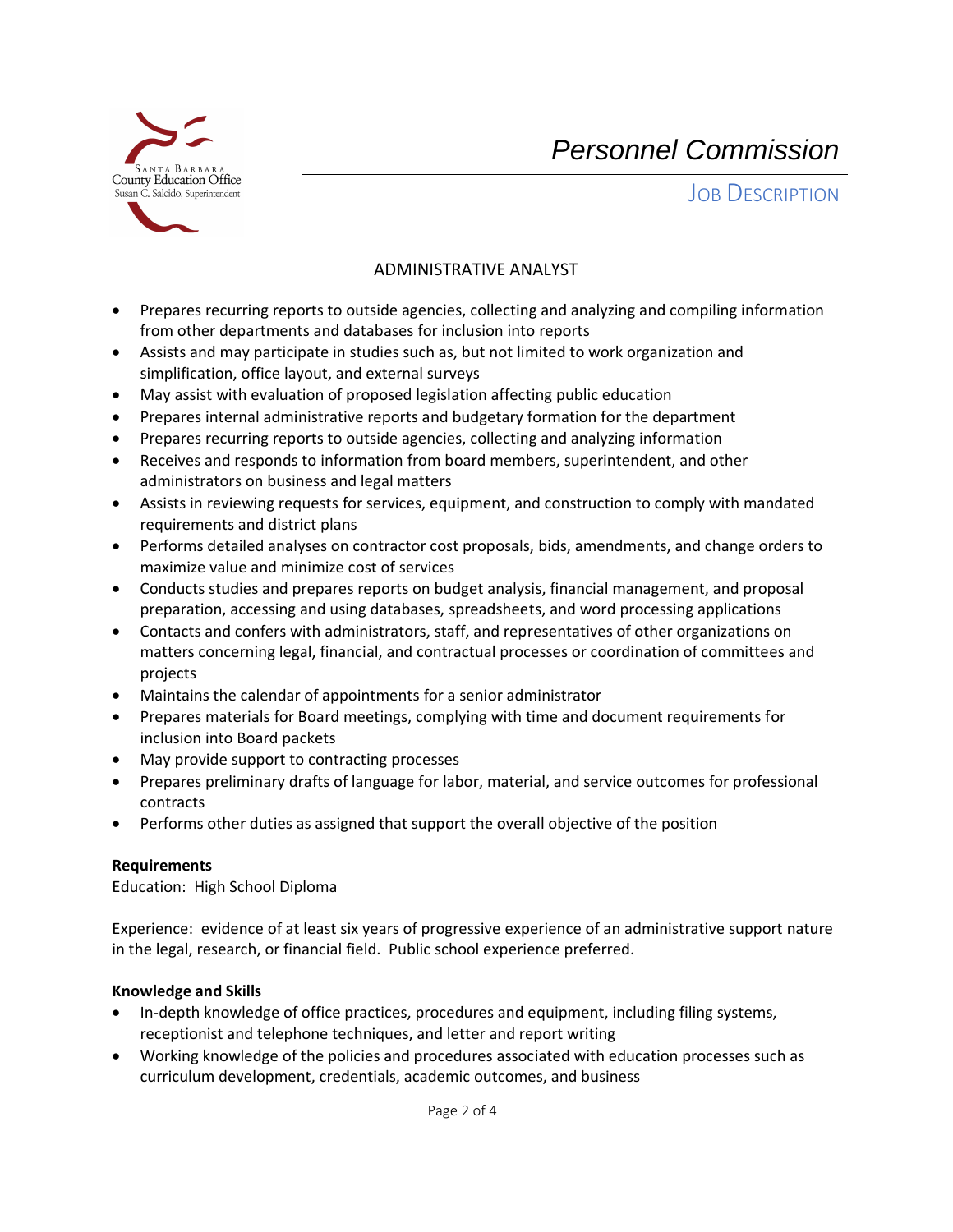

*Personnel Commission* 

JOB DESCRIPTION

# ADMINISTRATIVE ANALYST

- Working knowledge of and skill in the use of general legal reference materials
- Knowledge of legal terminology and processes
- In-depth knowledge of general accounting practices, analysis of financial reports, budget processes, and statistics used in business and education
- Working knowledge of personal computer-based software programs that support this level of work, including but not limited to word processing, spreadsheet, presentation graphics, special applications used by the organization unit, and data entry onto custom databases
- Skill at facilitating group problem-solving processes
- Sufficient math skills to perform financial and statistical record keeping, including limited bookkeeping
- Sufficient knowledge of proper English usage, grammar, spelling, and punctuation to prepare professional correspondence
- Well-developed human relation skills to work productively and cooperatively with diverse teams, deal with private and sensitive information, conduct fact-finding, exercise patience when dealing with internal and external clients, and convey technical concepts

## **Abilities**

- Conduct research independently including the ability to plan and implement steps to reach an objective and employ critical thinking, analysis and judgment
- Understand, interpret and apply statutes, court decisions, ordinances, resolutions, and legal documents
- Must be able to learn, interpret, explain and apply knowledge of county office and memberdistrict organization, operations, programs, functions, special terminology used in the organization unit, and labor agreements to relieve a senior administrator of a variety of administrative details
- Prepare spreadsheets, graphs and charts, and enter, import, and export data
- Independently organize and prioritize work in order to perform all the duties of the position
- Communicate with staff, clients, and the public using patience and courtesy, and in a manner that reflects positively on the organization
- Requires ordinary ambulatory ability to retrieve work materials, intermittent walking, standing, stooping
- Visual acuity sufficient to recognize people, words, spatial relationships, and numbers
- Hand-eye-arm and finger dexterity to use a personal computer keyboard and other common office equipment
- Speaking and hearing sufficient to project voice to a small group of people, speak and hear over the phone, and carry on routine conversations